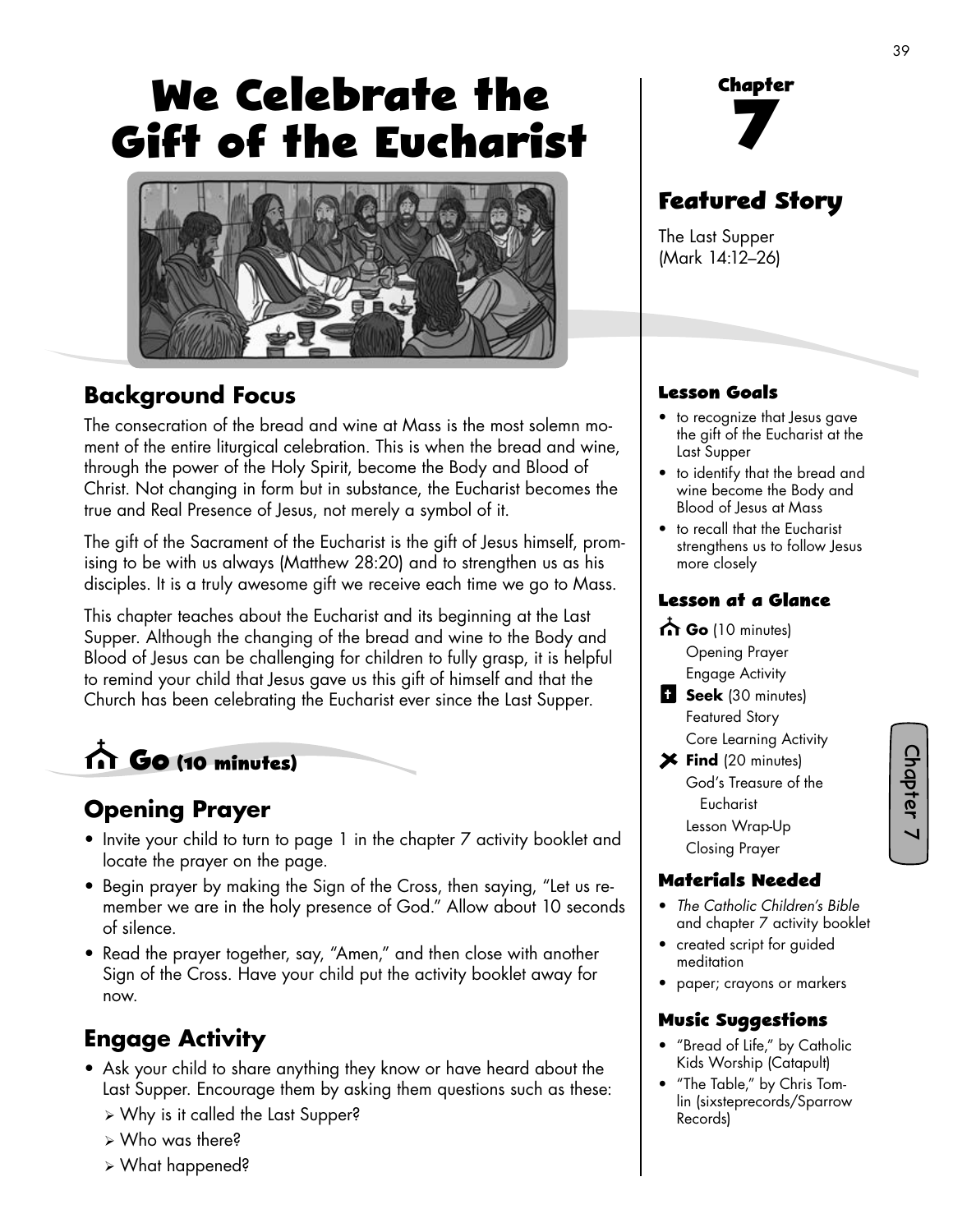- Accept all reasonable responses, but leave unanswered questions or errors in details for later discovery.
- Tell your child that they will read about the Last Supper in today's lesson and will see how the Last Supper is connected to the Eucharist we receive each Sunday.

# **Seek (30 minutes)**

## **Featured Story**

- Invite your child to find Mark 14:12–26 in *The Catholic Children's Bible* (pages 1559 and 1562).
- Direct them to turn to page 1560 and place an "I found it!" sticker next to the Featured Story there.
- Ask your child to quickly search for how many candles are in the images on pages 1560 and 1561 *(four).*
- Read the title and the Featured Story, review any new vocabulary, and then ask several questions to check for comprehension, such as these:
	- ¾ What did Jesus say after he took bread, gave thanks, broke it, and gave it to his disciples? *(This is my body.)*
	- ¾ What did Jesus say after he took a cup, gave thanks, and handed it to the disciples? *(This is my blood . . .)*

#### **Understand It!**

- Read Understand It! on page 1561, and then ask your child to summarize the reading. Emphasize the following points:
	- ° Jesus gave us the Eucharist at the Last Supper.
	- ° At every Mass, the bread and wine become Jesus' Body and Blood.
	- ° The Eucharist strengthens us to follow Jesus more closely.
- Answer any questions your child may have about the reading and about the bread and wine becoming Jesus' Body and Blood. Tell them that we trust in Jesus' Word and that the Church has been celebrating the Eucharist ever since Jesus created the sacrament at the Last Supper.

#### **Live It!**

- Read the directions to Live It! on page 1561.
- Have your child turn to page 2 in the activity booklet and complete the prayer activity.
- Invite your child to read their prayer aloud.

#### **Tell It!**

- Invite your child to look at the images in Tell It! on page 1561.
- Ask your child to recall what Jesus said when he took the bread and the cup and gave them to his disciples. *(He said, "Take it. This is my body" and "This is my blood which is poured out for many, my blood which seals God's covenant.")*
- Have your child use some of the smaller stickers to mark parts of the Featured Story pages that capture their interest. Remind them to save enough stickers to use on the remaining chapters.

# **Core Learning Activity**

#### **Last Supper Guided Meditation**

- Create a guided meditation in which your child is sitting with the disciples at the Last Supper. Develop a script in advance, based on the Bible story, that you can read so that your child can use their imagination to experience the story.
- Prepare your meditation using descriptors and questions, such as the following, that encourage your child to imagine the scene as if they were there:
	- ° Imagine that it is dark outside and that you are sitting in the room with Jesus and the disciples. The room is only lit by candlelight. Look around the room. *(pause)* What do you see? *(pause)* What do you hear? *(pause)* Can you smell the scent of smoke from the candles? *(pause)* What does the floor feel like? *(pause)*
	- ° Look at Jesus and the disciples. *(pause)* What do they look like? *(pause)* Are they silent or are they talking to each other? *(pause)*
	- ° Suddenly the room gets quiet and the disciples turn their attention to Jesus. *(pause)* He takes a piece of bread from the table and says a prayer of thanksgiving to God *(pause)* . . .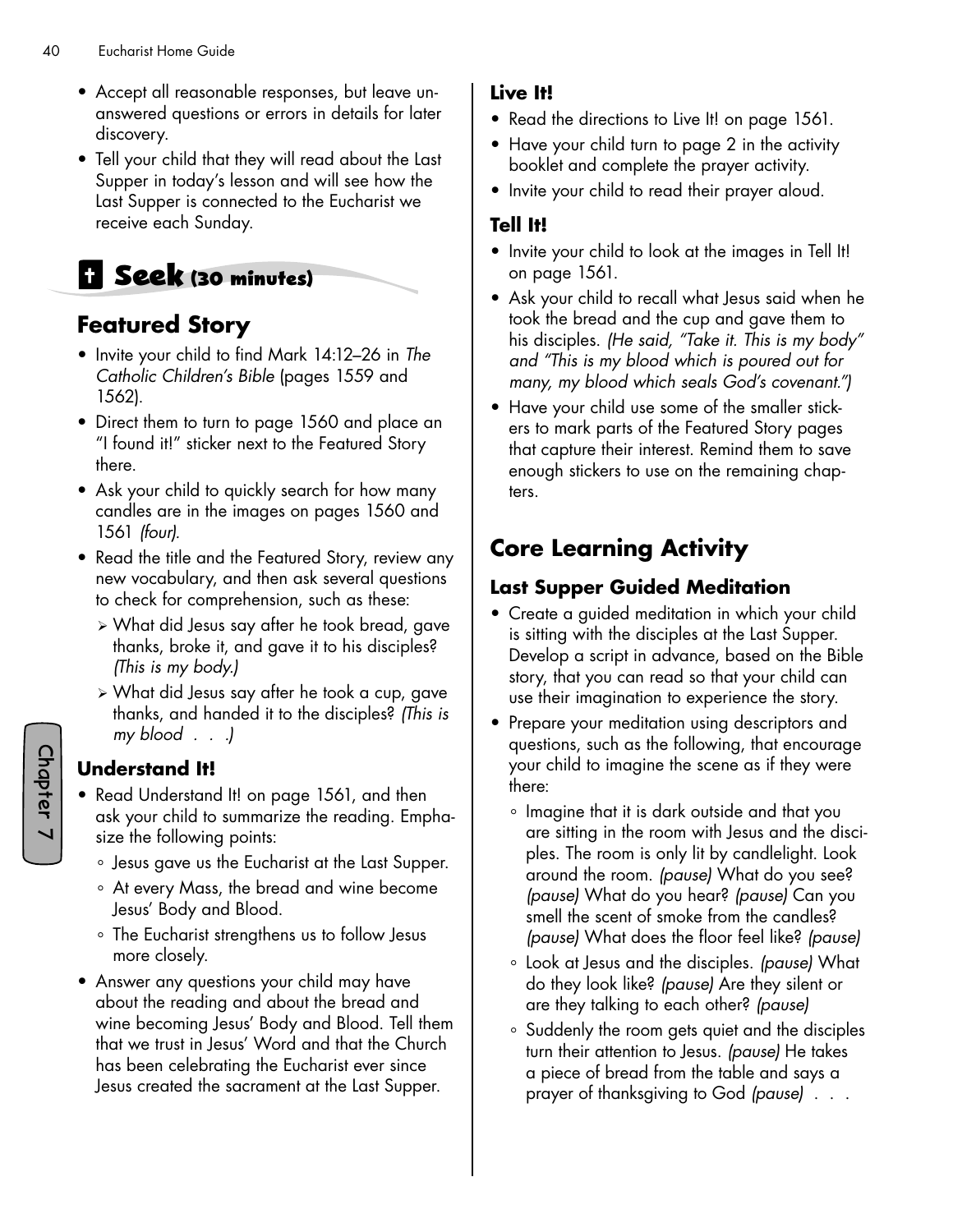- Continue to develop a script that will lead your child in a way that helps them witness the event as if they are sitting there with Jesus and the disciples, watching their actions and reactions.
- Begin the guided meditation by explaining the process. Tell your child that they are going to go on a journey of imagination and are going to sit around the table with Jesus and the disciples at the Last Supper. Invite them to gently close their eyes and take some deep, relaxing breaths.
- Read the guided meditation script slowly, adding both short and long pauses so your child can have time to imagine themselves in the story. At the end of the story, invite them to slowly open their eyes.
- Ask your child to share what they saw, heard, smelled, felt, and so on, and what it was like to be sitting with Jesus and the disciples at the Last Supper.
- Invite your child to draw a picture of something they remembered from the story, and then invite volunteers to share their drawings with the group.

# **Find (20 minutes)**

#### **God's Treasure of the Eucharist**

- Ask your child if they remember the different parts of the Mass *(Introductory Rites, Liturgy of the Word, Liturgy of the Eucharist, Concluding Rites).*
- Invite your child to turn to the **Eucharistic Prayer** on page 5 of *The Order of the Mass and Key Words* booklet. Remind your child that the Liturgy of the Eucharist follows the Liturgy of the Word and it begins with people bringing the gifts of ordinary bread and wine to the altar.
	- $\triangleright$  After the gifts are brought forward, the priest leads the assembly in the Eucharistic Prayer.
	- ¾ The Eucharistic Prayer is a prayer in which we give thanks to God for the gift of his Son, Jesus, and for all of the blessings in our lives.
- Invite your child to read the words of the Preface Dialogue and the Acclamation if you have time.
- Tell your child that the **consecration** is when the bread and wine, through the priest's words and actions and the power of the Holy Spirit, become the Body and Blood of Christ. Point out that the priest uses the words of Jesus from the Last Supper during this time.
- Explain that after the consecration, we proclaim the mystery of our faith (show your child the Memorial Acclamation on page 6 of *The Order of the Mass and Key Words* booklet).
	- ¾ We then conclude the Eucharistic Prayer with the Great Amen.
	- ¾ When we say *amen*, we are saying yes to the gift of the Eucharist.
- Invite your child to turn to page 3 in the activity booklet and complete the word-search activity. Remind them that the words can appear forward, backward, up and down, or diagonally. *Answers below.*